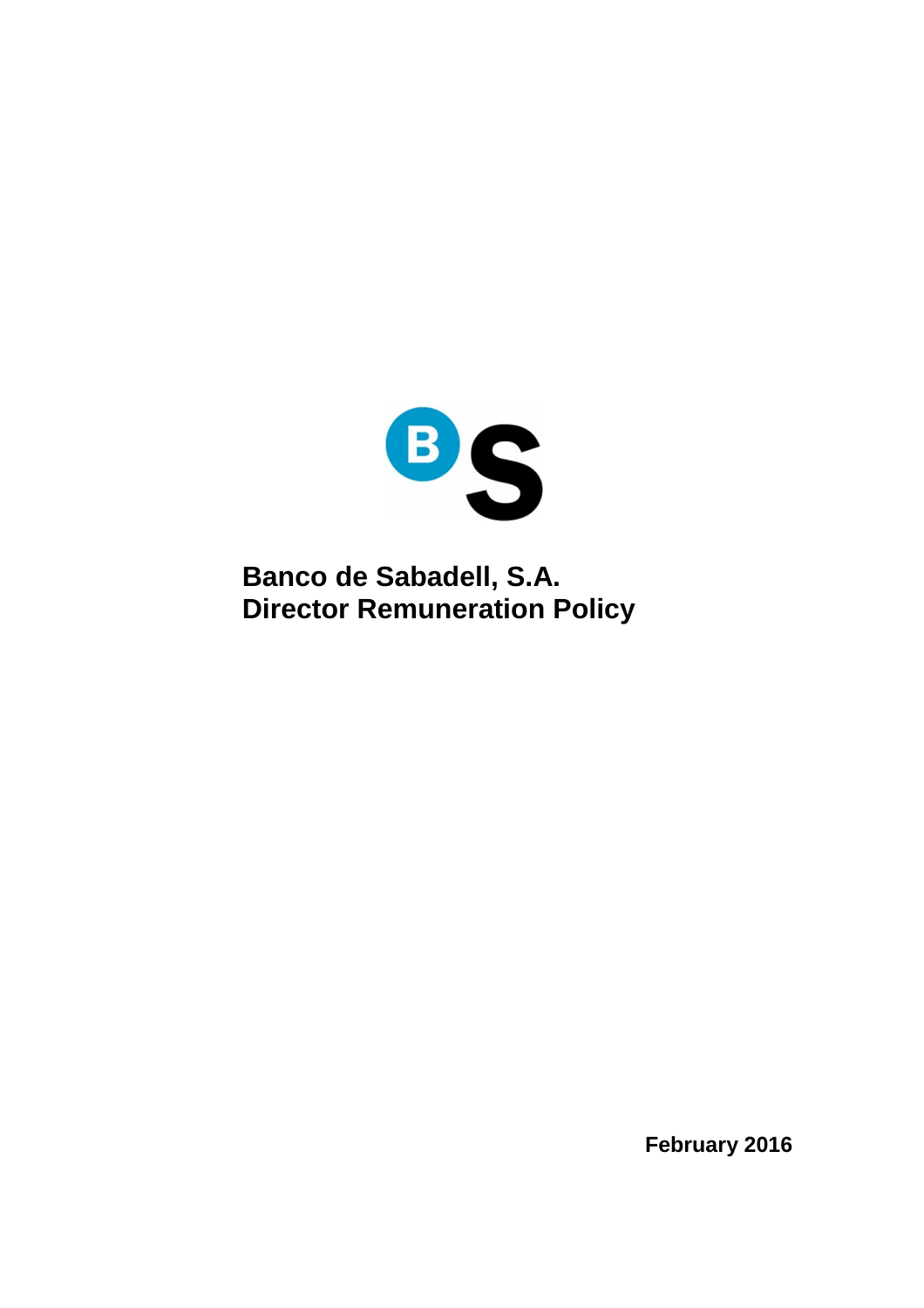

#### **Contents**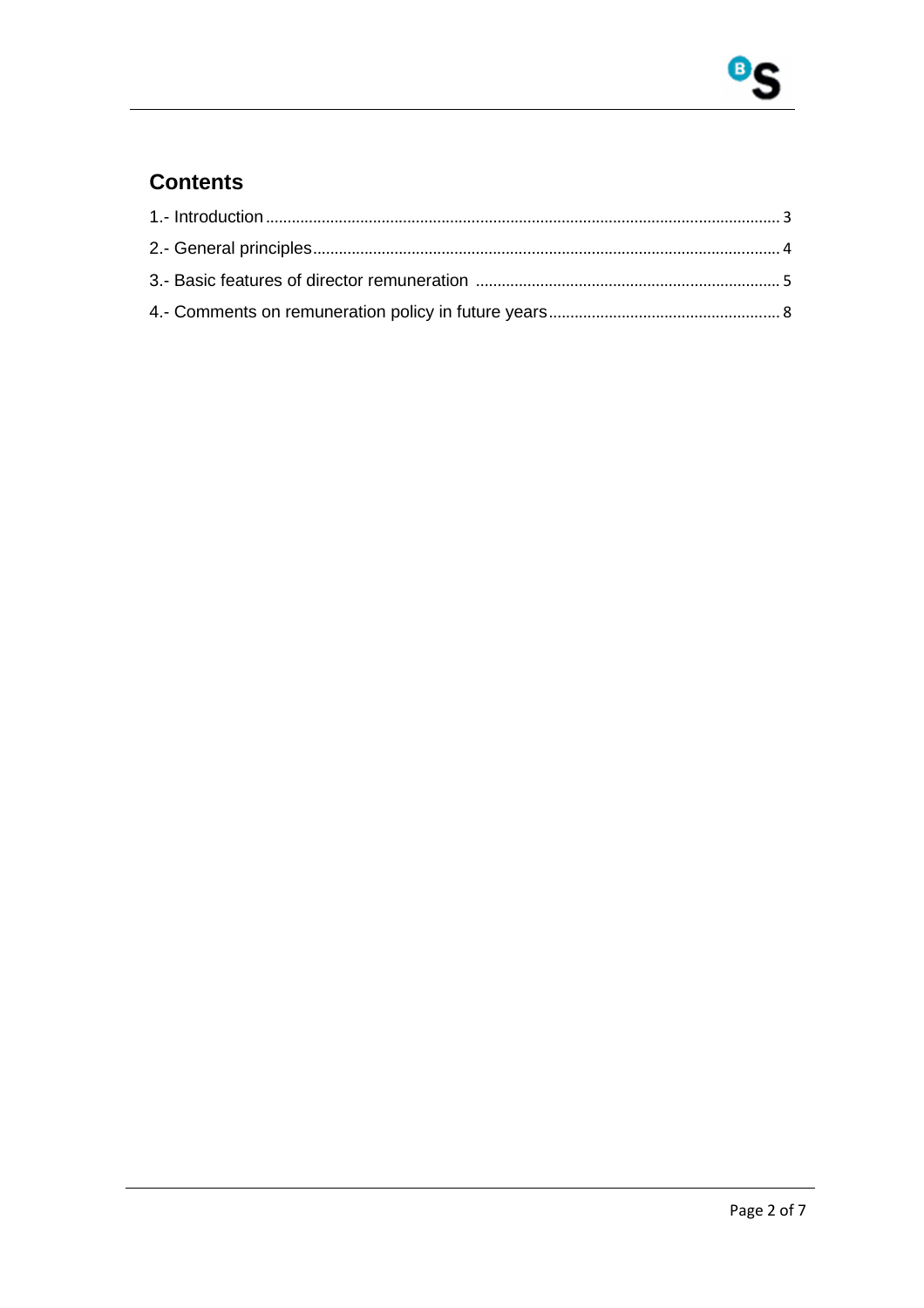# **1. - Introduction**

As provided in article 529 novodecies of the current Capital Companies Act (CCA):

"1. Director remuneration policy must conform, as appropriate, to the remuneration system established in the articles of association and must be approved by the general meeting of shareholders at least once every three years as a separate item on the agenda.

2. The motion regarding remuneration policy for the Board of Directors must be reasoned and accompanied by a specific report by the Appointments and Remuneration Committee. Both documents must be placed at the disposal of shareholders on the company's website from the time notice is given of the general meeting, and shareholders may also ask to be given or sent copies free of charge. Notice of the general meeting must mention that right.

3. The director remuneration policy so approved will be valid for the three years following the one in which it was approved by the general meeting. Any amendment or replacement of the policy will require prior approval by the general meeting of shareholders in accordance with the procedure established for approving it."

The last General Meeting of Shareholders, on 28 May 2015, was asked to approve, on a binding and not merely consultative basis, as the law requires, the Annual Report on Director Remuneration, which contained the director remuneration policy, which, in accordance with the provision set out above, is valid for three years.

Although this new remuneration policy broadly maintains the terms of the one approved by the General Meeting of Shareholders on 28 May 2015, practices among other listed companies and the specific features of remuneration in financial institutions make it advisable to expressly distinguish between the director remuneration policy and the Annual Report on Remuneration, to which this policy refers in certain areas, in order to provide shareholders with more upto-date detailed information.

# **2.- General principles**

• Banco Sabadell's remuneration policy is based generally on the idea that remuneration is a generator of value, using a competitively-structured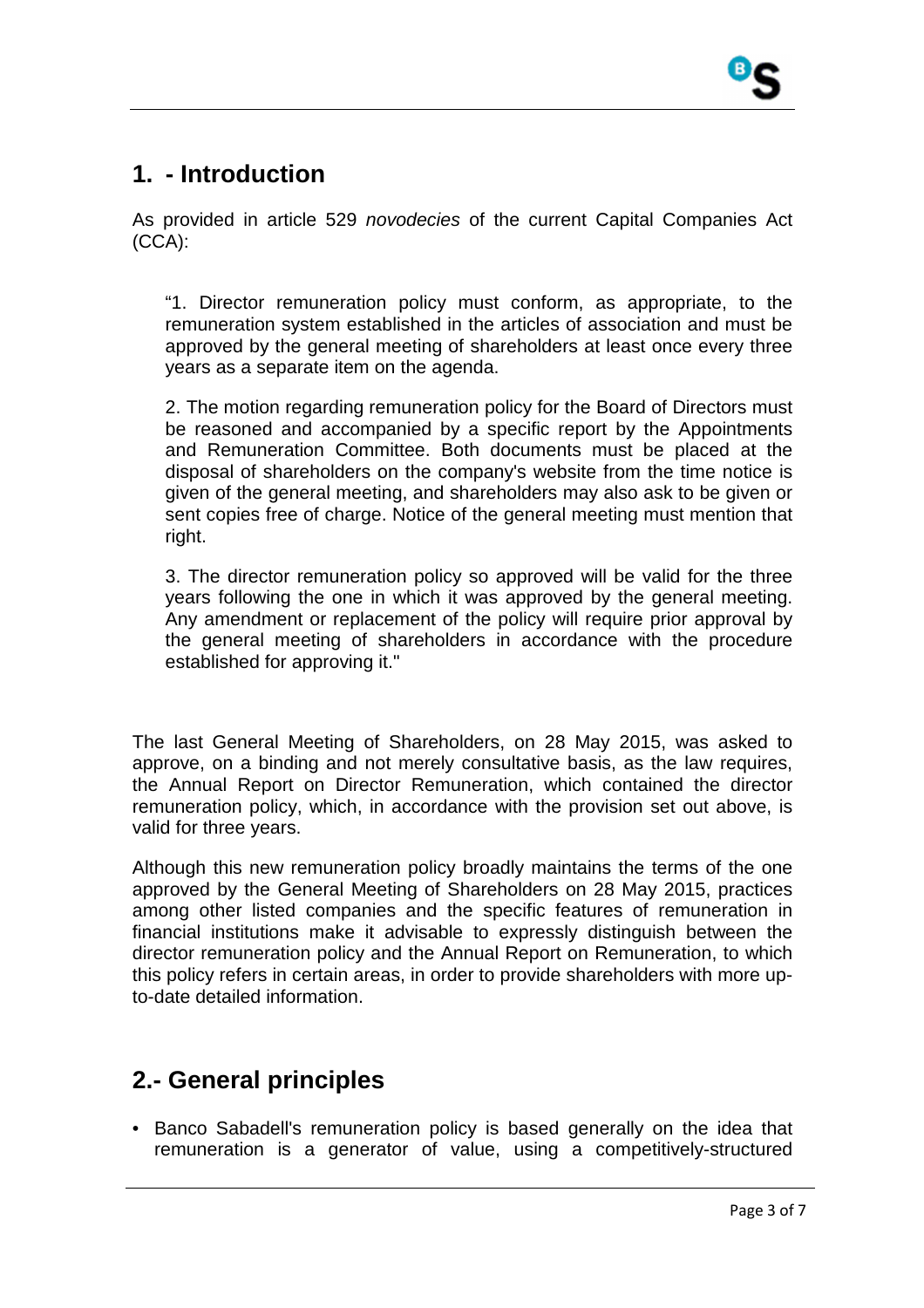

remuneration package which is partly linked to specific objectives that are aligned with shareholders' interests.

• The compensation system allows for remuneration to be individualised based on each person's contribution, his professional performance and the achievement of certain objectives, and is competitive with comparable parameters of the market, having regard to the levels of risk assumed by each one.

Banco Sabadell's remuneration generally comprises a fixed component; a number of voluntary components, as a function of the individual's responsibility and performance; a variable component based on the achievement of specific objectives, for specific identified functions; and, in accordance with the Plans that may be approved by the General Meeting of Shareholders, a long-term supplementary Incentive for certain executives performing specifically identified functions.

- Variable remuneration considers a range of factors, in particular professional performance, in accordance with risk assumed and quality of performance; it is not determined simply by the general performance of the markets or sectors in which the Bank operates or other similar circumstances.
- Variable remuneration may not exceed one year's fixed remuneration; however, the General Meeting approved the possibility that the Remuneration Committee may, in exceptional circumstances, authorise variable remuneration amounting to up to two years' fixed remuneration.
- Executive directors' remuneration is governed by the same general principles as that of the other Banco Sabadell executives and the Group's general policy, which provides for reduction clauses of up to 100% of the total variable remuneration and clauses allowing for remuneration already paid to be recovered in expressly defined cases.
- Remuneration for directors for their mere status as members of the Board of Directors does not have a variable component.
- Banco Sabadell's remuneration system is aligned with the Financial Stability Board (FSB) Principles for Sound Compensation Practices dated 2 April 2009, with the provisions on remuneration contained in Directives 2010/76/EU (CRD III) and 2013/36/EU (CRD IV), and the national transpositions set out in Sustainability Economy Act 2/2011, of 4 March, Royal Decree 771/2011, of 3 June, Royal Decree 14/2013, of 29 November, on urgent measures for the adaptation to Spanish law of EU regulations on supervision and solvency of financial institutions, and Act 10/2014, of 26 June, as implemented by Royal Decree 84/2015, of 13 February.
- Director remuneration policy conforms to the provisions of articles 217 et seq. of the Capital Companies Act, as amended by Act 31/2014 of 3 December.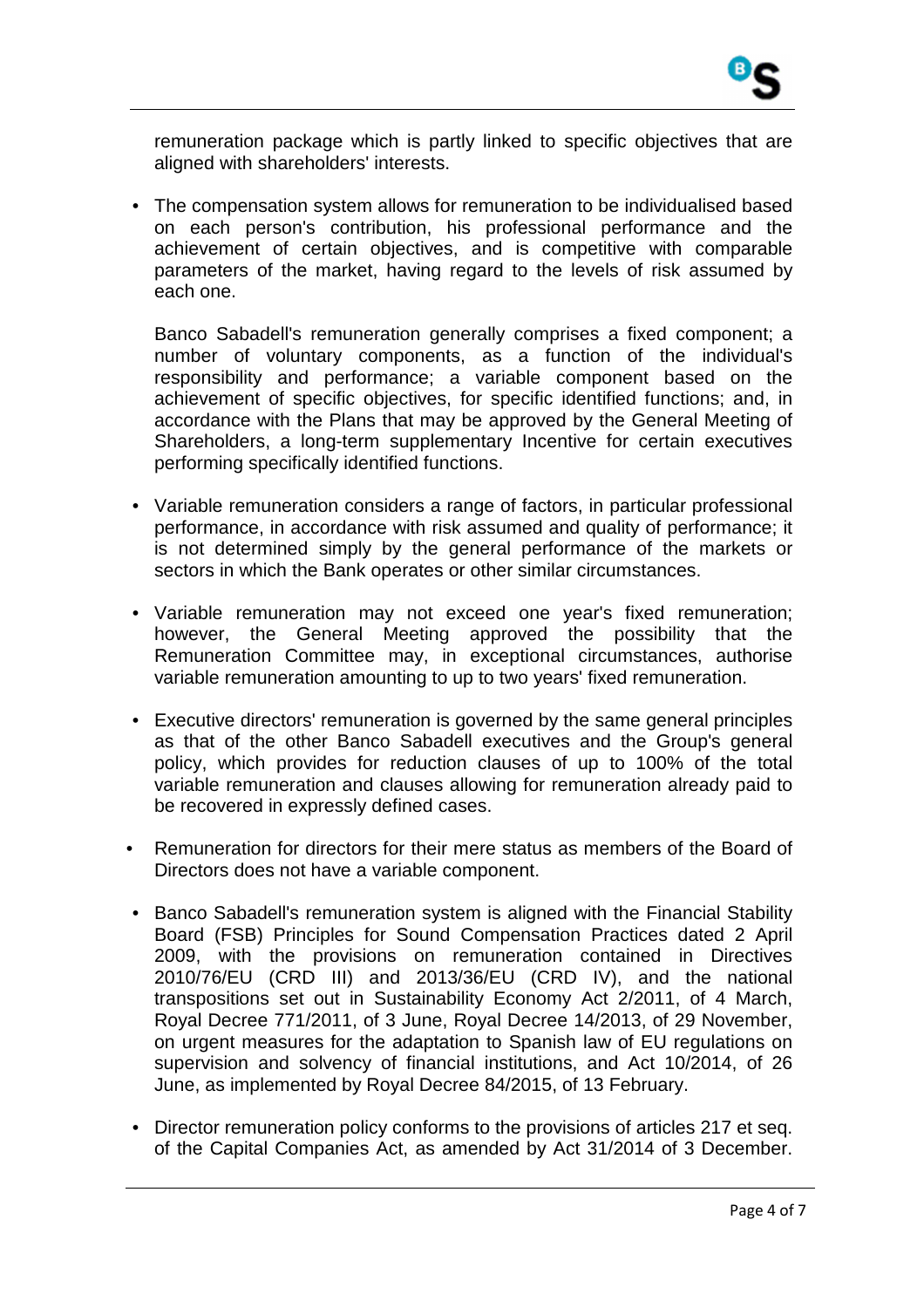Banco Sabadell also complies with the principles of transparency and public disclosure regarding remuneration.

### **3.- Basic features of director remuneration**

In accordance with the provisions of articles 529 septdecies and 529 octodecies of the Capital Companies Act, it is necessary to distinguish between directors' remuneration for their status as such and that for the performance of executive functions.

1. Director remuneration for their status as such.

Board remuneration for its function as a governing body is determined in accordance with article 86 of the Articles of Association.

Article 86 of the Articles of Association states:

"The remuneration to which Directors shall be entitled for performing their corresponding functions as members of the Board of Directors, which will consist of an amount whose annual cap will be set by the General Meeting, will be deducted, and the Board will be broadly empowered to establish its annual remuneration within that limit, which remuneration it may distribute freely among its members."

Members of the Board of Directors collect meeting attendance fees as well as remuneration for holding the office of Chairman, Vice-Chairman and Lead Independent Director. Non-executive directors also collect remuneration for chairing or being members of a Board committee. Nonexecutive directors may also be remunerated for membership of the Board of Directors of other group companies or of the banks' territorial Advisory Boards.

The amounts collected each year are disclosed in the Annual Report on Director Remuneration, which is published on the websites of the CNMV and of Banco Sabadell itself.

The overall amount of director remuneration for performing their duties as mere members of the Board of Directors was capped at 2,500,000 euro in 2014 and 2015, and the Board of Directors has approved the same amount for 2016, in accordance with the policy approved by the last General Meeting of Shareholders.

In general, at its first meeting each year, the Board of Directors sets the overall amount for the year, in accordance with the applicable laws and regulations, having regard particularly to the fact that this is a financial institution and in accordance with the applicable general principles of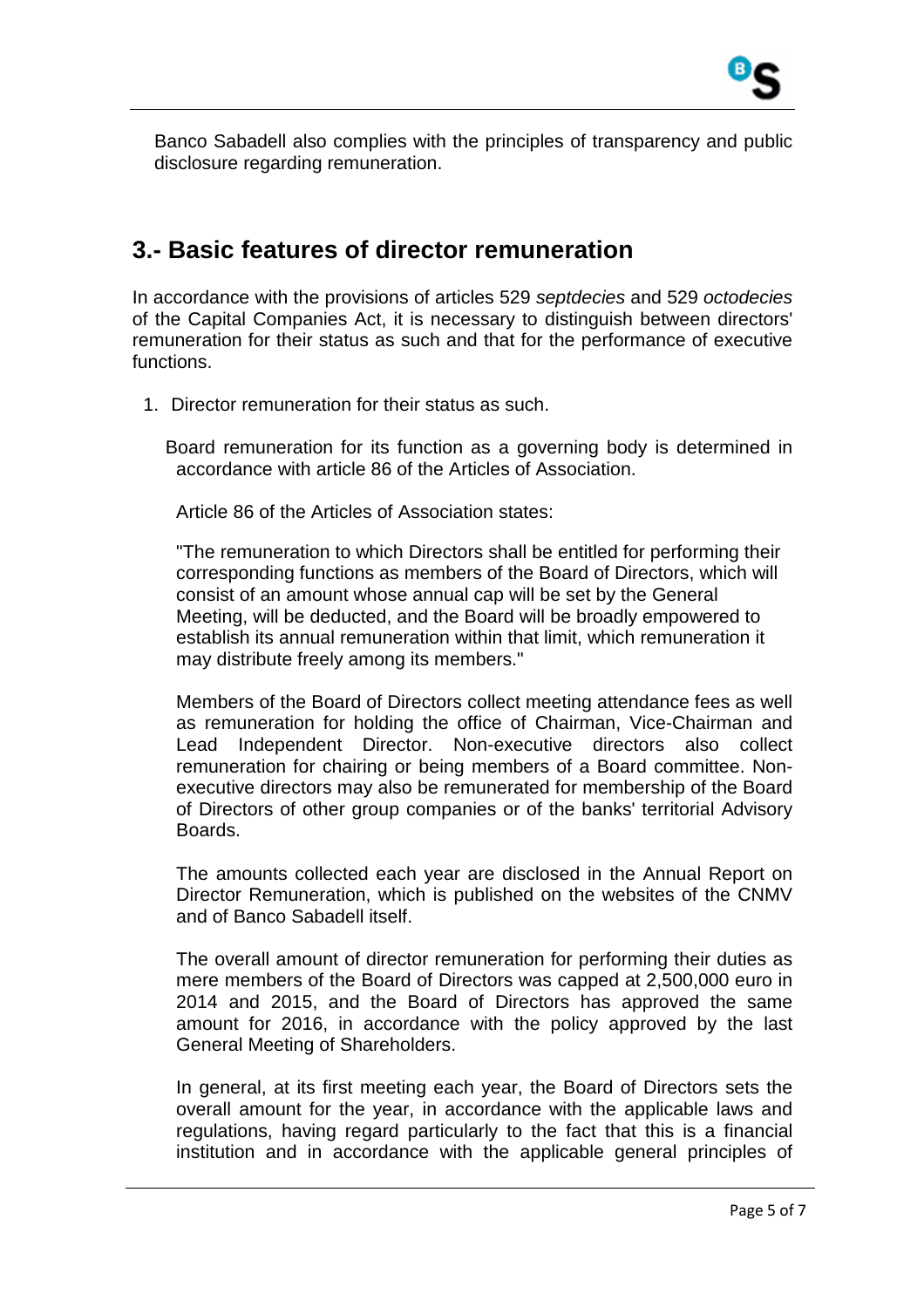

Banco Sabadell's remuneration policy, which place particular emphasis on attainment of objectives, transparency and the Bank's long-term interests, and on not incentivising excessive risk-taking, so as to safeguard customers, investors and shareholders. Likewise, the Board of Directors approves the amount to be collected by each director and each office, which is also disclosed in detail in the Annual Report on Director Remuneration.

2. Director remuneration for performing executive functions

The executive directors' remuneration for performing executive functions is governed by the general rules applicable to all Banco Sabadell executives, as set out in the individual contracts signed with the Bank by each one of them.

Article 51 of the Articles of Association states expressly that: "the position of director is compatible with any other office or executive role in the Company and with the remuneration which, based on a proposal from the Remuneration Committee and a resolution by the Board of Directors, is deemed appropriate by the Company for the discharge of such other functions". It also provides that: "directors carrying out executive functions may also, subject to a decision by the General Meeting as required by the Spanish Capital Companies Act, participate in incentive schemes approved for the Bank's executives in the form of shares, stock options, or remuneration linked to the share value".

The remuneration consists of:

- a fixed component linked to general components and criteria applicable in the market, set on the basis of their high levels of responsibility and remunerating the contribution of each post they hold and their executive and leadership skills, and includes all the fixed items that are applicable on the basis of the responsibilities they bear and the contracts that are in force. The remuneration amounts were determined on the basis of comparable situations in the market. Executive directors also enjoy certain benefits in the same conditions as the rest of the workforce.
- a variable component, based on fulfilment of specific objectives, approved each year by the Bank's Remuneration Committee, having consideration for a number of factors, especially the beneficiaries' professional performance, in line with the risks assumed. The Committee assesses the degree of fulfilment and determines the amount to be paid once the year has ended.

The variable remuneration fulfils the requirements of deferral and payment in capital instruments that were introduced by Royal Decree